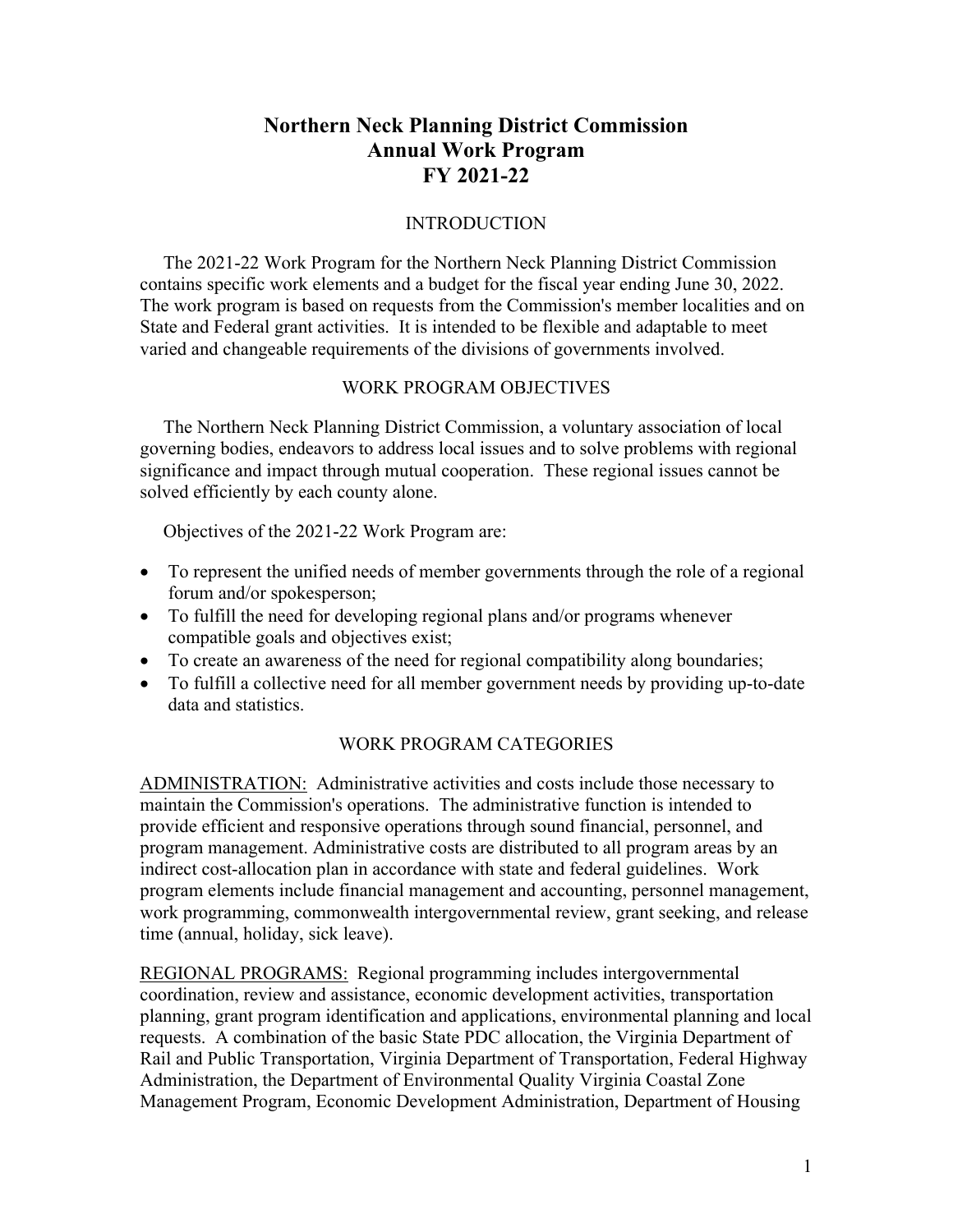and Community Development, Department of Conservation and Recreation, Department of Emergency Management, GO Virginia, USDA Rural Development, National Fish & Wildlife Foundation, and County contributions provide funding for these services. Specific activities include the following:

# Environmental:

- Continue updating the Regional Waste Stream/Recycling Report
- Update the Regional Solid Waste Management Plan as needed or required
- Continue reviewing and updating the Regional Hazardous Materials Response Plan and coordinate activities
- Attend meetings of the Rappahannock River Basin Commission, participate on and support the Commission's Technical Committee and the Potomac Watershed Roundtable
- Review Environmental Impact Statements, Assessments and/or Reviews, and Coastal Zone Management consistency determinations
- Pursue funding and opportunities for further study of groundwater in the region and water supply planning
- Administer the Regional "Assign-A-Highway" Program and seek opportunities to collaborate with state and regional stakeholders on litter control and prevention
- Participate in the Abandoned and Derelict Vessel Workgroup in collaboration with VCZMP and Virginia Clean Waterways
- Seek additional funding to continue and expand the LMI Septic Pump-out Grant Program and continue to advocate for and address regional wastewater issues through collaboration with state and local partners
- Continue administering the Energy Efficiency Weatherization Program
- Support the Virginia Coastal Zone Management Program through participation on the Virginia Coastal Policy Team, the biennial Coastal Partners Workshop and quarterly Coastal PDC Committee meetings
- Continue to provide coastal management support and local planning coordination and training to member localities through the VCZMP
- Continue administering Flood Hazard Mitigation activities through the Hazard Mitigation Assistance Grant House Elevation Program
- Continue supporting living shorelines and other natural and nature-based best management practices through the Living Shoreline Initiative
- Continue advancing ecosystem and community resilience through coordination with member localities, VCZMP, DCR and VDEM.
- Coordinate implementation of the Resilience Adaptation Feasibility Tool (RAFT) and participate in the development of the Virginia Coastal Resilience Master Plan through the Secretary of Natural Resources Technical Advisory Committee
- Continue reviewing and updating the Regional Hazard Mitigation Plan and coordinate the incorporation of statewide and local resilience planning
- Coordinate Regional Chesapeake Bay WIP III TMDL planning and implementation and continue to advance co-benefits to water quality through the integration of programs and plans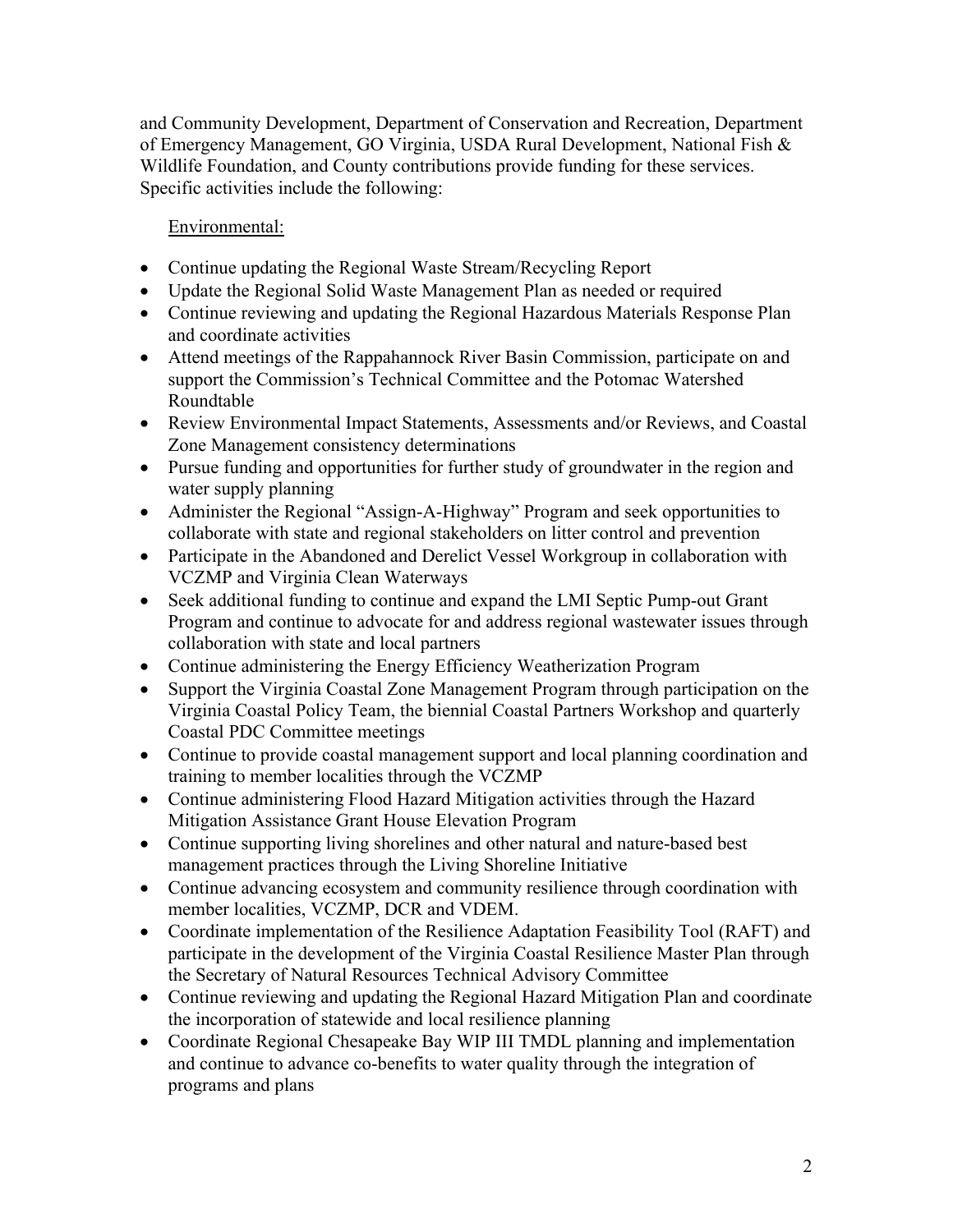## Economic Development:

- Assist the Counties with planning, development and marketing of industrial sites and buildings; coordinate with the Virginia Economic Development Partnership
- Serve as administrative and fiscal agent for the Northern Neck-Chesapeake Bay Region Partnership
- Serve as administrative and fiscal agent for the Northern Neck Tourism Commission
- Support the University of Mary Washington Small Business Development Center
- Administer the Northern Neck Enterprise Zone
- Support workforce development and training initiatives throughout the region
- Assist the Counties with planning, development and financing of broadband projects working with private service providers and other stakeholders
- Support the Mary Ball Washington Regional Council and the GO Virginia Initiative
- Administer small business revolving loan program
- Continue planning and technical assistance activities as a Designated Economic Development District
- Review and amend the Northern Neck Comprehensive Economic Development Strategy to include an Economic Restructuring and Recovery Plan and Resiliency Strategies

# Transportation:

- Continue the Northern Neck Commuter Assistance Program (NNK commuter.org)
- Continue work on regional transportation planning matters, serving as staff to the Northern Neck Regional Transportation Technical Advisory Committee, and working on Regional Rural Transportation Plan tasks
- Work with VDOT to further develop a comprehensive Geographic Information System
- Provide information on FAST to localities, promote use of the enhancement program and assist in preparation of grant applications
- Continue work on regional trail networks
- Serve as administrative and fiscal agent for the Northern Neck- Chesapeake Bay Public Access Authority and assist counties in creating new public water access sites, enhancing existing public water access sites and creating an inventory of available sites
- Continue participation in the VDOT Long Range Plan process
- Continue to support Bay Transit and promote the use of public transportation

Other:

- Continue to coordinate meetings of the County Administrators and Land-Use Administrators to discuss regional issues and programs
- Coordinate regional legislative meetings with State and Federal legislators